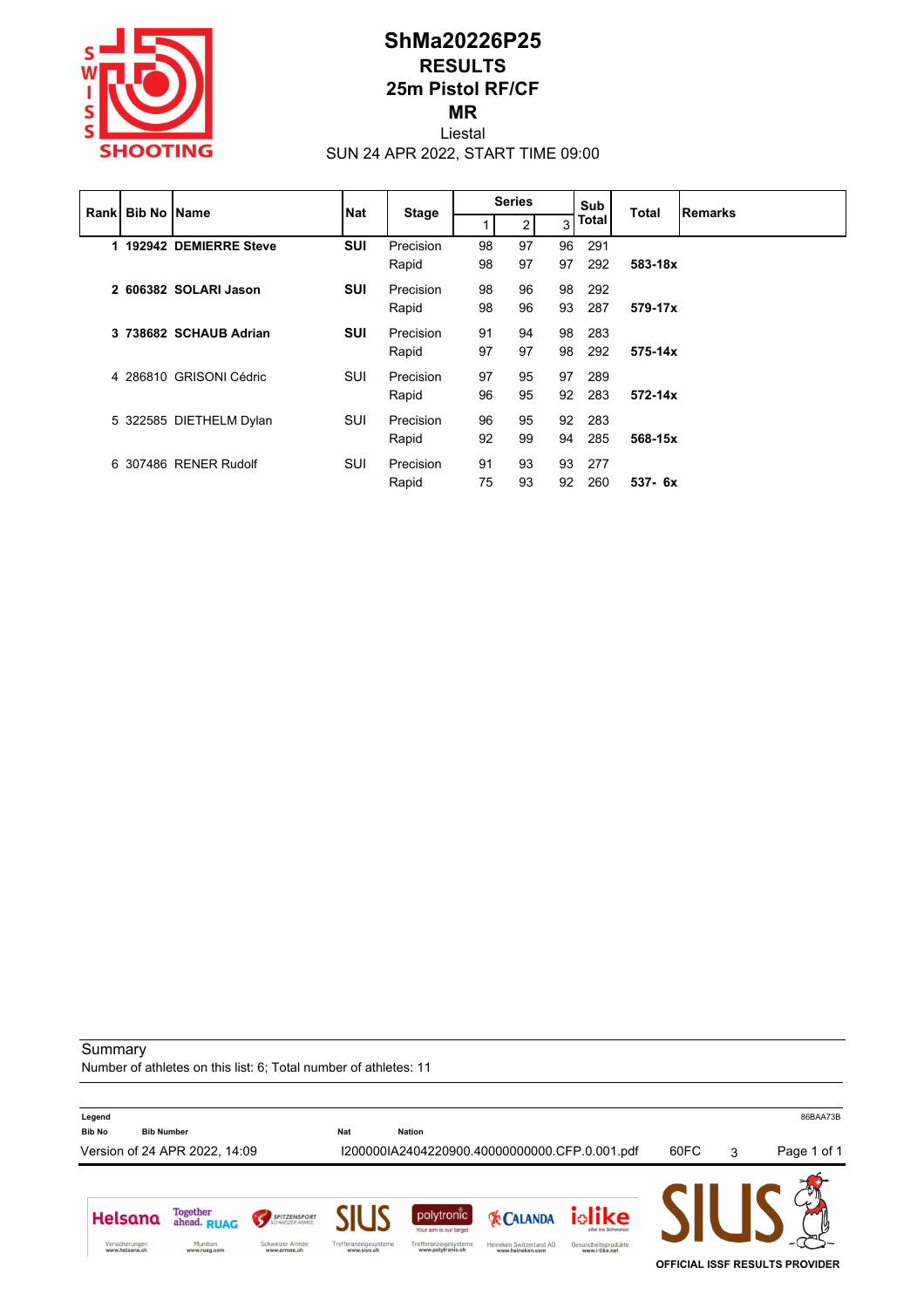

# **ShMa20226P25 RESULTS 25m Pistol RF/CF WR** Liestal

SUN 24 APR 2022, START TIME 09:00

|  | Rankl Bib No IName |                     | Nat | <b>Stage</b> | <b>Series</b>  |             |     | Sub          | <b>Total</b> | Remarks |
|--|--------------------|---------------------|-----|--------------|----------------|-------------|-----|--------------|--------------|---------|
|  |                    |                     |     |              |                | $\sim$<br>▵ | ັ   | <b>Total</b> |              |         |
|  |                    | 522215 LASRY Myriam | SUI | Precision    | 92             | 89          | 97  | 278          |              |         |
|  |                    |                     |     | Rapid        | 95<br>92<br>94 |             | 281 | $559 - 12x$  |              |         |

#### **Summary**

Number of athletes on this list: 1; Total number of athletes: 11

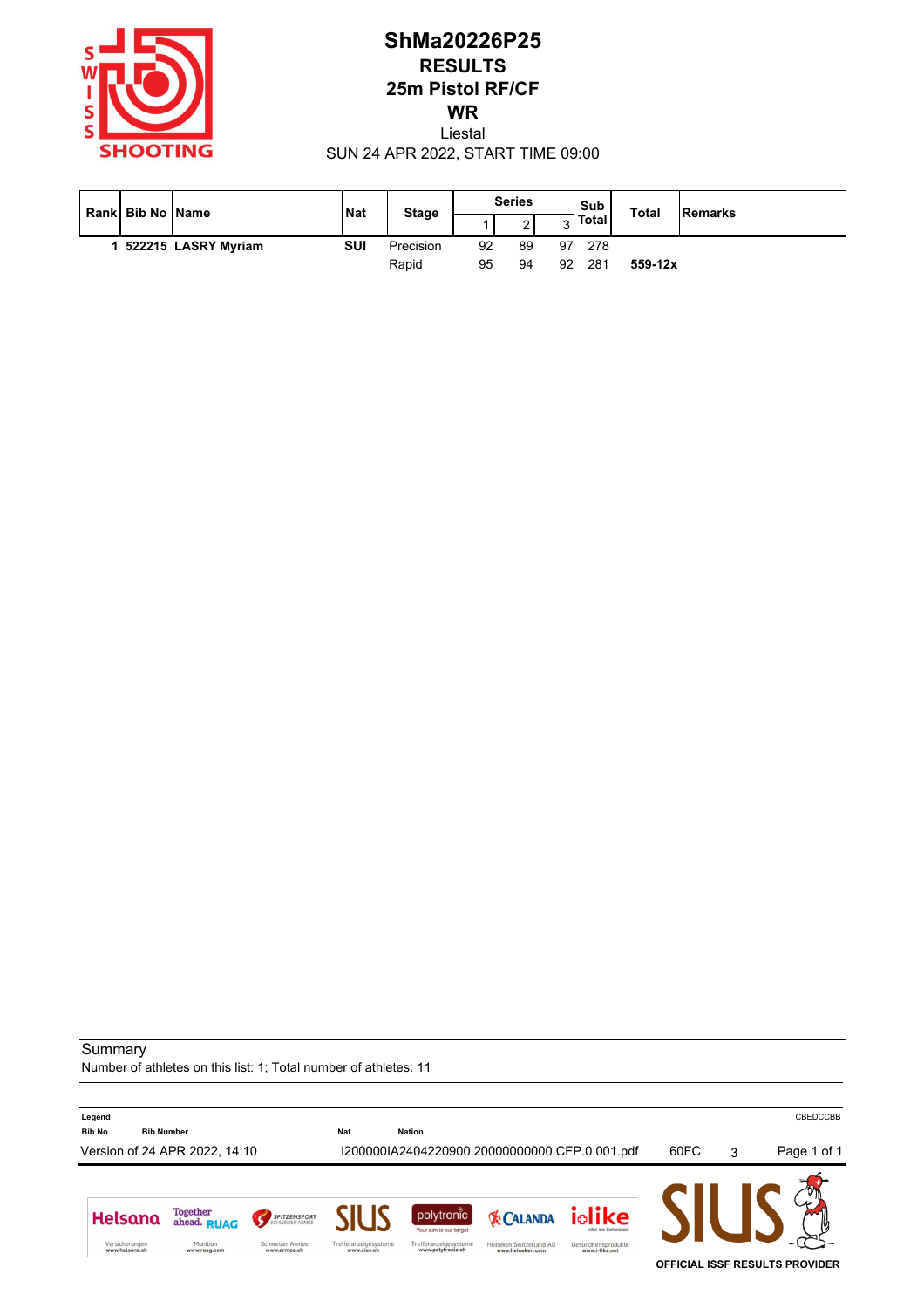

# **ShMa20226P25 RESULTS 25m Pistol RF/CF WJ** Liestal

SUN 24 APR 2022, START TIME 09:00

|  |  | <b>Rankl Bib No Name</b>    | <b>Nat</b> | <b>Stage</b> | <b>Series</b> |    |    | Sub<br><b>Total</b> | <b>Remarks</b> |  |
|--|--|-----------------------------|------------|--------------|---------------|----|----|---------------------|----------------|--|
|  |  |                             |            |              |               |    | 3  | Total               |                |  |
|  |  | 1 852288 WAEBER Jessica     | <b>SUI</b> | Precision    | 87            | 97 | 94 | 278                 |                |  |
|  |  |                             |            | Rapid        | 92            | 96 | 96 | 284                 | $562 - 11x$    |  |
|  |  | 2 898853 AMBROSINI Alice    | <b>SUI</b> | Precision    | 90            | 92 | 88 | 270                 |                |  |
|  |  |                             |            | Rapid        | 94            | 91 | 90 | 275                 | $545 - 8x$     |  |
|  |  | 3 822184 AMBROSINI Lauriane | <b>SUI</b> | Precision    | 89            | 92 | 91 | 272                 |                |  |
|  |  |                             |            | Rapid        | 91            | 86 | 91 | 268                 | $540 - 9x$     |  |
|  |  | 4 748189 METZ Michelle      | SUI        | Precision    | 88            | 91 | 94 | 273                 |                |  |
|  |  |                             |            | Rapid        | 82            | 91 | 91 | 264                 | $537 - 7x$     |  |

**Summary** 

Number of athletes on this list: 4; Total number of athletes: 11

**Legend** B9C14EE9 **Bib No Bib Number Nat Nation** Version of 24 APR 2022, 14:10 I200000IA2404220900.80000000000.CFP.0.001.pdf 60FC 3 Page 1 of 1 Helsana Together<br>ahead. RUAG iolike polytronic SPITZENSPORT **EX CALANDA** Your aim is our targe Versicherungen<br>www.helsana.ch Munition<br>www.ruag.com Schweizer Armee<br>www.armee.ch Trefferanzeigesysteme<br>www.sius.ch Trefferanzeigesysteme<br>www.polytronic.ch Heineken Switzerland AG<br>www.heineken.com Gesundheitsprodukte<br>www.i-like.net **OFFICIAL ISSF RESULTS PROVIDER**